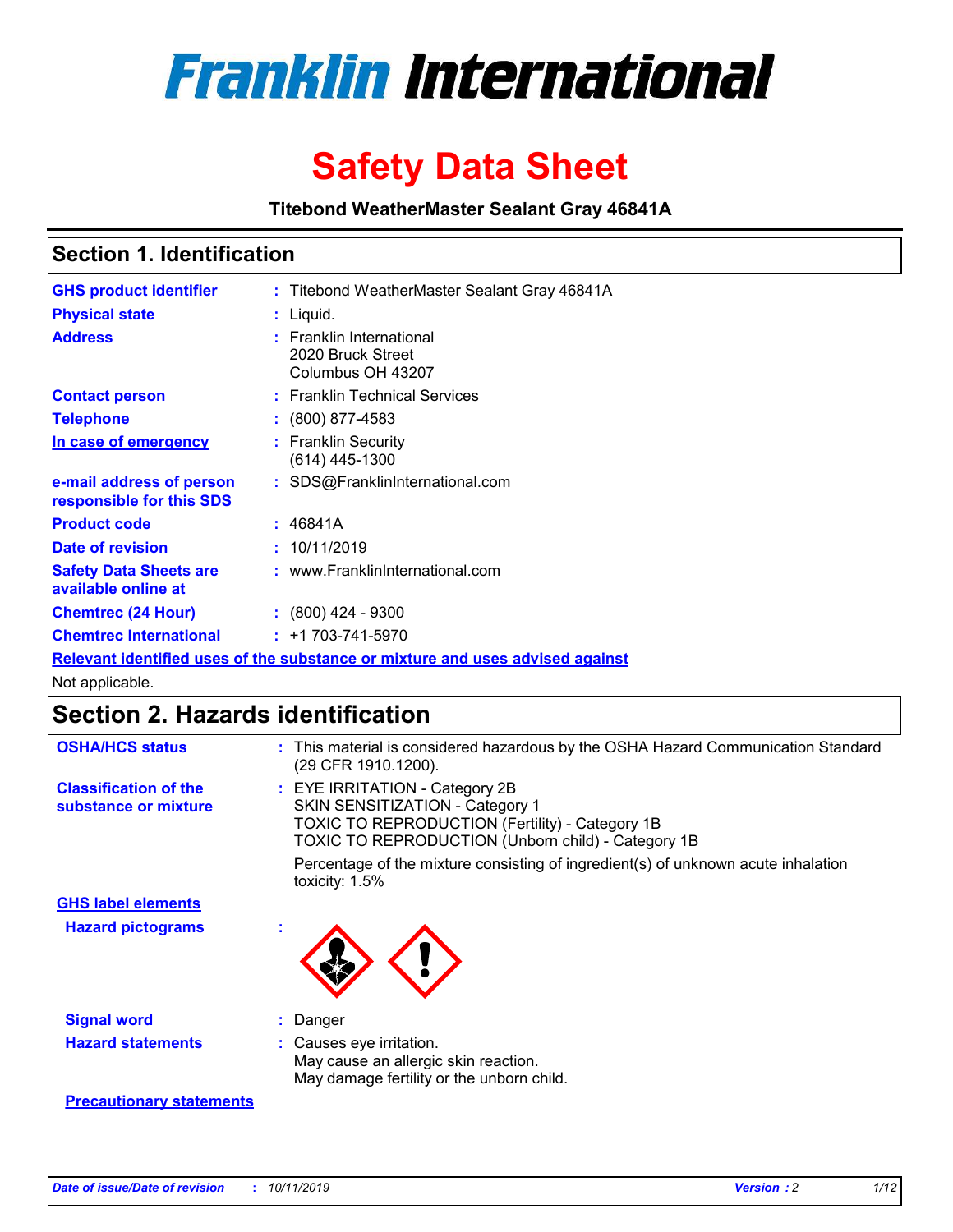### **Section 2. Hazards identification**

| <b>Prevention</b>                          | : Obtain special instructions before use. Do not handle until all safety precautions have<br>been read and understood. Wear protective gloves. Wear eye or face protection.<br>Wear protective clothing. Avoid breathing vapor. Wash hands thoroughly after handling.<br>Contaminated work clothing must not be allowed out of the workplace.                                                        |
|--------------------------------------------|------------------------------------------------------------------------------------------------------------------------------------------------------------------------------------------------------------------------------------------------------------------------------------------------------------------------------------------------------------------------------------------------------|
| <b>Response</b>                            | : IF exposed or concerned: Get medical attention. IF ON SKIN: Wash with plenty of<br>soap and water. Wash contaminated clothing before reuse. If skin irritation or rash<br>occurs: Get medical attention. IF IN EYES: Rinse cautiously with water for several<br>minutes. Remove contact lenses, if present and easy to do. Continue rinsing. If eye<br>irritation persists: Get medical attention. |
| <b>Storage</b>                             | : Store locked up.                                                                                                                                                                                                                                                                                                                                                                                   |
| <b>Disposal</b>                            | : Dispose of contents and container in accordance with all local, regional, national and<br>international regulations.                                                                                                                                                                                                                                                                               |
| <b>Hazards not otherwise</b><br>classified | : Product generates methanol during cure.                                                                                                                                                                                                                                                                                                                                                            |
|                                            |                                                                                                                                                                                                                                                                                                                                                                                                      |

## **Section 3. Composition/information on ingredients**

| <b>Substance/mixture</b><br>: Mixture                |               |                     |
|------------------------------------------------------|---------------|---------------------|
| Ingredient name                                      | $\frac{9}{6}$ | <b>CAS number</b>   |
| 3-aminopropyltriethoxysilane<br>Dibutyltin dilaurate | צ≥<br>≤0.3    | 919-30-2<br>77-58-7 |

Any concentration shown as a range is to protect confidentiality or is due to batch variation.

**There are no additional ingredients present which, within the current knowledge of the supplier and in the concentrations applicable, are classified as hazardous to health or the environment and hence require reporting in this section.**

**Occupational exposure limits, if available, are listed in Section 8.**

### **Section 4. First aid measures**

| <b>Description of necessary first aid measures</b> |                                                                                                                                                                                                                                                                                                                                                                                                                                                                                                                                                                                                                                                                                                                                                                           |  |  |  |
|----------------------------------------------------|---------------------------------------------------------------------------------------------------------------------------------------------------------------------------------------------------------------------------------------------------------------------------------------------------------------------------------------------------------------------------------------------------------------------------------------------------------------------------------------------------------------------------------------------------------------------------------------------------------------------------------------------------------------------------------------------------------------------------------------------------------------------------|--|--|--|
| <b>Eye contact</b>                                 | : Immediately flush eyes with plenty of water, occasionally lifting the upper and lower<br>eyelids. Check for and remove any contact lenses. Continue to rinse for at least 10<br>minutes. If irritation persists, get medical attention.                                                                                                                                                                                                                                                                                                                                                                                                                                                                                                                                 |  |  |  |
| <b>Inhalation</b>                                  | : Remove victim to fresh air and keep at rest in a position comfortable for breathing. If<br>not breathing, if breathing is irregular or if respiratory arrest occurs, provide artificial<br>respiration or oxygen by trained personnel. It may be dangerous to the person providing<br>aid to give mouth-to-mouth resuscitation. Get medical attention. If unconscious, place<br>in recovery position and get medical attention immediately. Maintain an open airway.<br>Loosen tight clothing such as a collar, tie, belt or waistband. In case of inhalation of<br>decomposition products in a fire, symptoms may be delayed. The exposed person may<br>need to be kept under medical surveillance for 48 hours.                                                       |  |  |  |
| <b>Skin contact</b>                                | : Wash with plenty of soap and water. Remove contaminated clothing and shoes. Wash<br>contaminated clothing thoroughly with water before removing it, or wear gloves.<br>Continue to rinse for at least 10 minutes. Get medical attention. In the event of any<br>complaints or symptoms, avoid further exposure. Wash clothing before reuse. Clean<br>shoes thoroughly before reuse.                                                                                                                                                                                                                                                                                                                                                                                     |  |  |  |
| <b>Ingestion</b>                                   | : Wash out mouth with water. Remove dentures if any. Remove victim to fresh air and<br>keep at rest in a position comfortable for breathing. If material has been swallowed and<br>the exposed person is conscious, give small quantities of water to drink. Stop if the<br>exposed person feels sick as vomiting may be dangerous. Do not induce vomiting<br>unless directed to do so by medical personnel. If vomiting occurs, the head should be<br>kept low so that vomit does not enter the lungs. Get medical attention. Never give<br>anything by mouth to an unconscious person. If unconscious, place in recovery position<br>and get medical attention immediately. Maintain an open airway. Loosen tight clothing<br>such as a collar, tie, belt or waistband. |  |  |  |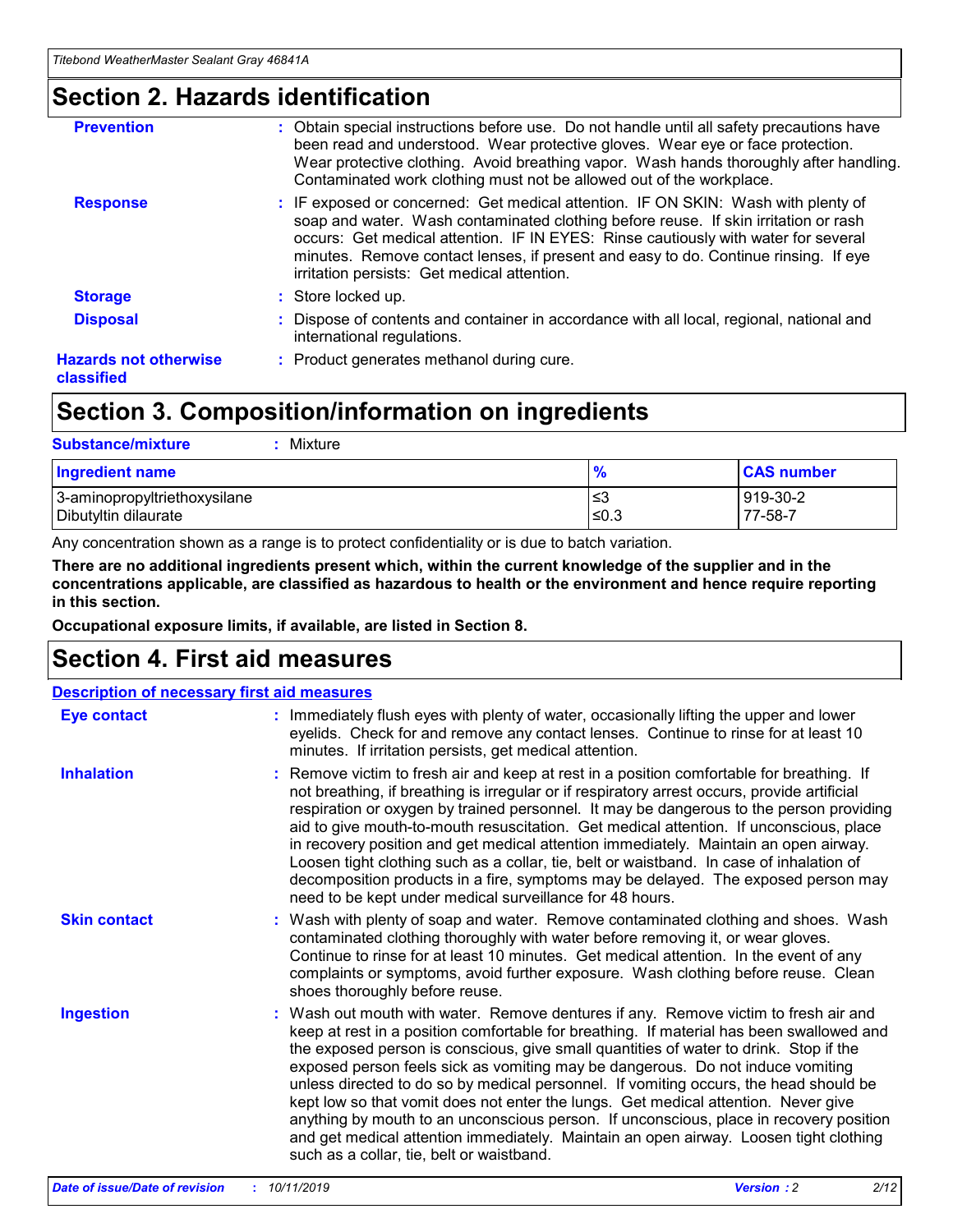## **Section 4. First aid measures**

| Most important symptoms/effects, acute and delayed |                                       |                                                                                                                                                                                                                                                                                                                                                                                                                 |  |  |  |
|----------------------------------------------------|---------------------------------------|-----------------------------------------------------------------------------------------------------------------------------------------------------------------------------------------------------------------------------------------------------------------------------------------------------------------------------------------------------------------------------------------------------------------|--|--|--|
|                                                    | <b>Potential acute health effects</b> |                                                                                                                                                                                                                                                                                                                                                                                                                 |  |  |  |
| <b>Eye contact</b>                                 |                                       | : May cause eye irritation.                                                                                                                                                                                                                                                                                                                                                                                     |  |  |  |
| <b>Inhalation</b>                                  |                                       | : No known significant effects or critical hazards.                                                                                                                                                                                                                                                                                                                                                             |  |  |  |
| <b>Skin contact</b>                                |                                       | : May cause skin irritation.                                                                                                                                                                                                                                                                                                                                                                                    |  |  |  |
| <b>Ingestion</b>                                   |                                       | : No known significant effects or critical hazards.                                                                                                                                                                                                                                                                                                                                                             |  |  |  |
| Over-exposure signs/symptoms                       |                                       |                                                                                                                                                                                                                                                                                                                                                                                                                 |  |  |  |
| <b>Eye contact</b>                                 |                                       | : Adverse symptoms may include the following:<br>irritation<br>watering<br>redness                                                                                                                                                                                                                                                                                                                              |  |  |  |
| <b>Inhalation</b>                                  |                                       | : Adverse symptoms may include the following:<br>reduced fetal weight<br>increase in fetal deaths<br>skeletal malformations                                                                                                                                                                                                                                                                                     |  |  |  |
| <b>Skin contact</b>                                |                                       | : Adverse symptoms may include the following:<br>irritation<br>redness<br>reduced fetal weight<br>increase in fetal deaths<br>skeletal malformations                                                                                                                                                                                                                                                            |  |  |  |
| <b>Ingestion</b>                                   |                                       | : Adverse symptoms may include the following:<br>reduced fetal weight<br>increase in fetal deaths<br>skeletal malformations                                                                                                                                                                                                                                                                                     |  |  |  |
|                                                    |                                       | <b>Indication of immediate medical attention and special treatment needed, if necessary</b>                                                                                                                                                                                                                                                                                                                     |  |  |  |
| <b>Notes to physician</b>                          |                                       | : In case of inhalation of decomposition products in a fire, symptoms may be delayed.<br>The exposed person may need to be kept under medical surveillance for 48 hours.                                                                                                                                                                                                                                        |  |  |  |
| <b>Specific treatments</b>                         |                                       | : No specific treatment.                                                                                                                                                                                                                                                                                                                                                                                        |  |  |  |
| <b>Protection of first-aiders</b>                  |                                       | : No action shall be taken involving any personal risk or without suitable training. If it is<br>suspected that fumes are still present, the rescuer should wear an appropriate mask or<br>self-contained breathing apparatus. It may be dangerous to the person providing aid to<br>give mouth-to-mouth resuscitation. Wash contaminated clothing thoroughly with water<br>before removing it, or wear gloves. |  |  |  |

**See toxicological information (Section 11)**

### **Section 5. Fire-fighting measures**

| <b>Extinguishing media</b>                             |                                                                                                                                                                                                     |
|--------------------------------------------------------|-----------------------------------------------------------------------------------------------------------------------------------------------------------------------------------------------------|
| <b>Suitable extinguishing</b><br>media                 | : Use an extinguishing agent suitable for the surrounding fire.                                                                                                                                     |
| <b>Unsuitable extinguishing</b><br>media               | : None known.                                                                                                                                                                                       |
| <b>Specific hazards arising</b><br>from the chemical   | : In a fire or if heated, a pressure increase will occur and the container may burst.                                                                                                               |
| <b>Hazardous thermal</b><br>decomposition products     | : Decomposition products may include the following materials:<br>carbon dioxide<br>carbon monoxide<br>nitrogen oxides<br>metal oxide/oxides                                                         |
| <b>Special protective actions</b><br>for fire-fighters | : Promptly isolate the scene by removing all persons from the vicinity of the incident if<br>there is a fire. No action shall be taken involving any personal risk or without suitable<br>training. |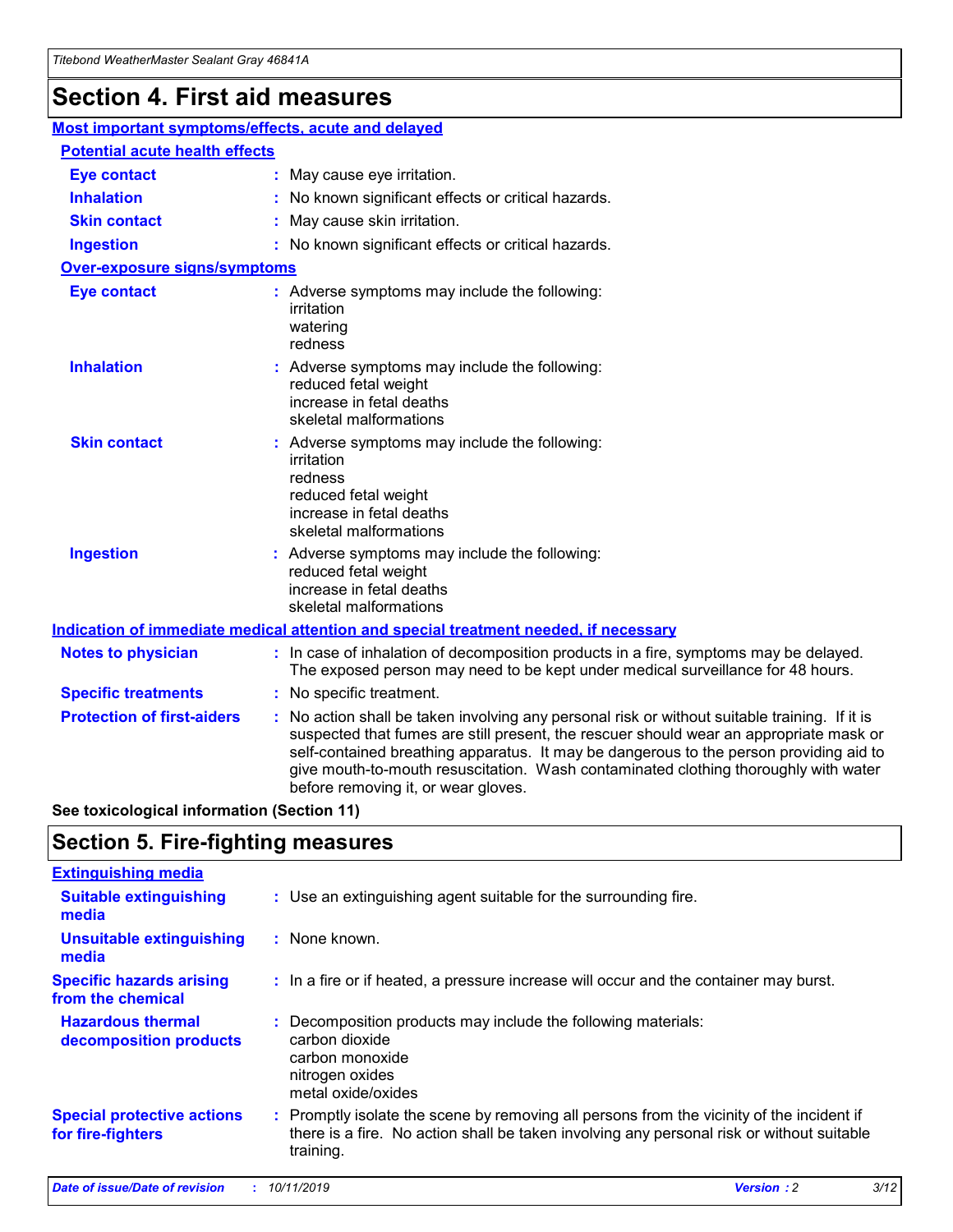### **Section 5. Fire-fighting measures**

**Special protective equipment for fire-fighters** Fire-fighters should wear appropriate protective equipment and self-contained breathing **:** apparatus (SCBA) with a full face-piece operated in positive pressure mode.

### **Section 6. Accidental release measures**

#### **Personal precautions, protective equipment and emergency procedures**

| For non-emergency<br>personnel                               | : No action shall be taken involving any personal risk or without suitable training.<br>Evacuate surrounding areas. Keep unnecessary and unprotected personnel from<br>entering. Do not touch or walk through spilled material. Avoid breathing vapor or mist.<br>Provide adequate ventilation. Wear appropriate respirator when ventilation is<br>inadequate. Put on appropriate personal protective equipment.                                                                                                                                                                                                                                                                                             |
|--------------------------------------------------------------|--------------------------------------------------------------------------------------------------------------------------------------------------------------------------------------------------------------------------------------------------------------------------------------------------------------------------------------------------------------------------------------------------------------------------------------------------------------------------------------------------------------------------------------------------------------------------------------------------------------------------------------------------------------------------------------------------------------|
| For emergency responders                                     | : If specialized clothing is required to deal with the spillage, take note of any information in<br>Section 8 on suitable and unsuitable materials. See also the information in "For non-<br>emergency personnel".                                                                                                                                                                                                                                                                                                                                                                                                                                                                                           |
| <b>Environmental precautions</b>                             | : Avoid dispersal of spilled material and runoff and contact with soil, waterways, drains<br>and sewers. Inform the relevant authorities if the product has caused environmental<br>pollution (sewers, waterways, soil or air).                                                                                                                                                                                                                                                                                                                                                                                                                                                                              |
| <b>Methods and materials for containment and cleaning up</b> |                                                                                                                                                                                                                                                                                                                                                                                                                                                                                                                                                                                                                                                                                                              |
| <b>Small spill</b>                                           | : Stop leak if without risk. Move containers from spill area. Dilute with water and mop up<br>if water-soluble. Alternatively, or if water-insoluble, absorb with an inert dry material and<br>place in an appropriate waste disposal container. Dispose of via a licensed waste<br>disposal contractor.                                                                                                                                                                                                                                                                                                                                                                                                     |
| <b>Large spill</b>                                           | : Stop leak if without risk. Move containers from spill area. Approach release from<br>upwind. Prevent entry into sewers, water courses, basements or confined areas. Wash<br>spillages into an effluent treatment plant or proceed as follows. Contain and collect<br>spillage with non-combustible, absorbent material e.g. sand, earth, vermiculite or<br>diatomaceous earth and place in container for disposal according to local regulations<br>(see Section 13). Dispose of via a licensed waste disposal contractor. Contaminated<br>absorbent material may pose the same hazard as the spilled product. Note: see<br>Section 1 for emergency contact information and Section 13 for waste disposal. |

### **Section 7. Handling and storage**

| <b>Precautions for safe handling</b>                                             |                                                                                                                                                                                                                                                                                                                                                                                                                                                                                                                                                                                                                                                                                                                                                                                                                                                  |
|----------------------------------------------------------------------------------|--------------------------------------------------------------------------------------------------------------------------------------------------------------------------------------------------------------------------------------------------------------------------------------------------------------------------------------------------------------------------------------------------------------------------------------------------------------------------------------------------------------------------------------------------------------------------------------------------------------------------------------------------------------------------------------------------------------------------------------------------------------------------------------------------------------------------------------------------|
| <b>Protective measures</b>                                                       | : Put on appropriate personal protective equipment (see Section 8). Persons with a<br>history of skin sensitization problems should not be employed in any process in which<br>this product is used. Avoid exposure - obtain special instructions before use. Avoid<br>exposure during pregnancy. Do not handle until all safety precautions have been read<br>and understood. Do not get in eyes or on skin or clothing. Do not ingest. Avoid<br>breathing vapor or mist. If during normal use the material presents a respiratory hazard,<br>use only with adequate ventilation or wear appropriate respirator. Keep in the original<br>container or an approved alternative made from a compatible material, kept tightly<br>closed when not in use. Empty containers retain product residue and can be hazardous.<br>Do not reuse container. |
| <b>Advice on general</b><br>occupational hygiene                                 | : Eating, drinking and smoking should be prohibited in areas where this material is<br>handled, stored and processed. Workers should wash hands and face before eating,<br>drinking and smoking. Remove contaminated clothing and protective equipment before<br>entering eating areas. See also Section 8 for additional information on hygiene<br>measures.                                                                                                                                                                                                                                                                                                                                                                                                                                                                                    |
| <b>Conditions for safe storage,</b><br>including any<br><b>incompatibilities</b> | Store between the following temperatures: 0 to 120°C (32 to 248°F). Store in<br>accordance with local regulations. Store in original container protected from direct<br>sunlight in a dry, cool and well-ventilated area, away from incompatible materials (see<br>Section 10) and food and drink. Store locked up. Keep container tightly closed and<br>sealed until ready for use. Containers that have been opened must be carefully<br>resealed and kept upright to prevent leakage. Do not store in unlabeled containers.<br>Use appropriate containment to avoid environmental contamination. See Section 10 for<br>incompatible materials before handling or use.                                                                                                                                                                         |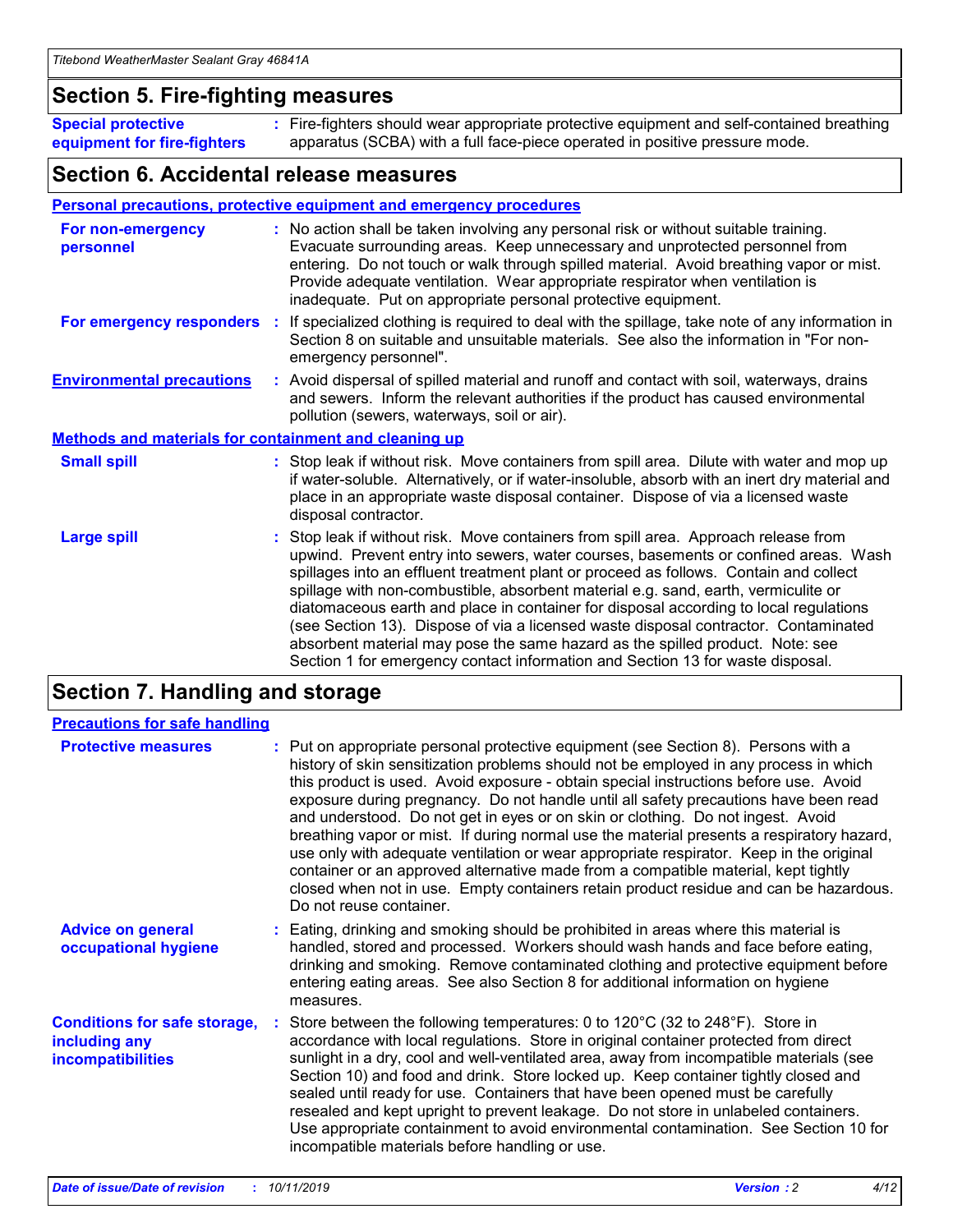## **Section 8. Exposure controls/personal protection**

#### **Control parameters**

#### **Occupational exposure limits**

| <b>Ingredient name</b>                               |    |                        | <b>Exposure limits</b>                                                                                                                                                                                                                                                                                                                                                                                                                                                                                                                                                                                                 |
|------------------------------------------------------|----|------------------------|------------------------------------------------------------------------------------------------------------------------------------------------------------------------------------------------------------------------------------------------------------------------------------------------------------------------------------------------------------------------------------------------------------------------------------------------------------------------------------------------------------------------------------------------------------------------------------------------------------------------|
| 3-aminopropyltriethoxysilane<br>Dibutyltin dilaurate |    |                        | None.<br>ACGIH TLV (United States, 3/2019). Absorbed through skin.<br>Notes: as Sn<br>TWA: $0.1 \text{ mg/m}^3$ , (as Sn) 8 hours.<br>STEL: 0.2 mg/m <sup>3</sup> , (as Sn) 15 minutes.<br>NIOSH REL (United States, 10/2016). Absorbed through skin.<br>Notes: as Sn<br>TWA: 0.1 mg/m <sup>3</sup> , (as Sn) 10 hours.<br>OSHA PEL (United States, 5/2018). Notes: as Sn<br>TWA: $0.1 \text{ mg/m}^3$ , (as Sn) 8 hours.<br>OSHA PEL 1989 (United States, 3/1989). Absorbed through skin.<br>Notes: measured as Sn<br>TWA: 0.1 mg/m <sup>3</sup> , (measured as Sn) 8 hours. Form: Organic                            |
| <b>Appropriate engineering</b><br>controls           |    |                        | : If user operations generate dust, fumes, gas, vapor or mist, use process enclosures,<br>local exhaust ventilation or other engineering controls to keep worker exposure to<br>airborne contaminants below any recommended or statutory limits.                                                                                                                                                                                                                                                                                                                                                                       |
| <b>Environmental exposure</b><br>controls            |    |                        | Emissions from ventilation or work process equipment should be checked to ensure<br>they comply with the requirements of environmental protection legislation. In some<br>cases, fume scrubbers, filters or engineering modifications to the process equipment<br>will be necessary to reduce emissions to acceptable levels.                                                                                                                                                                                                                                                                                          |
| <b>Individual protection measures</b>                |    |                        |                                                                                                                                                                                                                                                                                                                                                                                                                                                                                                                                                                                                                        |
| <b>Hygiene measures</b>                              |    |                        | : Wash hands, forearms and face thoroughly after handling chemical products, before<br>eating, smoking and using the lavatory and at the end of the working period.<br>Appropriate techniques should be used to remove potentially contaminated clothing.<br>Contaminated work clothing should not be allowed out of the workplace. Wash<br>contaminated clothing before reusing. Ensure that eyewash stations and safety<br>showers are close to the workstation location.                                                                                                                                            |
| <b>Eye/face protection</b>                           |    |                        | : Safety eyewear complying with an approved standard should be used when a risk<br>assessment indicates this is necessary to avoid exposure to liquid splashes, mists,<br>gases or dusts. If contact is possible, the following protection should be worn, unless<br>the assessment indicates a higher degree of protection: chemical splash goggles.                                                                                                                                                                                                                                                                  |
| <b>Skin protection</b>                               |    |                        |                                                                                                                                                                                                                                                                                                                                                                                                                                                                                                                                                                                                                        |
| <b>Hand protection</b>                               |    |                        | : Chemical-resistant, impervious gloves complying with an approved standard should be<br>worn at all times when handling chemical products if a risk assessment indicates this is<br>necessary. Considering the parameters specified by the glove manufacturer, check<br>during use that the gloves are still retaining their protective properties. It should be<br>noted that the time to breakthrough for any glove material may be different for different<br>glove manufacturers. In the case of mixtures, consisting of several substances, the<br>protection time of the gloves cannot be accurately estimated. |
| <b>Body protection</b>                               |    | handling this product. | Personal protective equipment for the body should be selected based on the task being<br>performed and the risks involved and should be approved by a specialist before                                                                                                                                                                                                                                                                                                                                                                                                                                                |
| <b>Other skin protection</b>                         |    |                        | : Appropriate footwear and any additional skin protection measures should be selected<br>based on the task being performed and the risks involved and should be approved by a<br>specialist before handling this product.                                                                                                                                                                                                                                                                                                                                                                                              |
| <b>Respiratory protection</b>                        | ÷. | aspects of use.        | Based on the hazard and potential for exposure, select a respirator that meets the<br>appropriate standard or certification. Respirators must be used according to a<br>respiratory protection program to ensure proper fitting, training, and other important                                                                                                                                                                                                                                                                                                                                                         |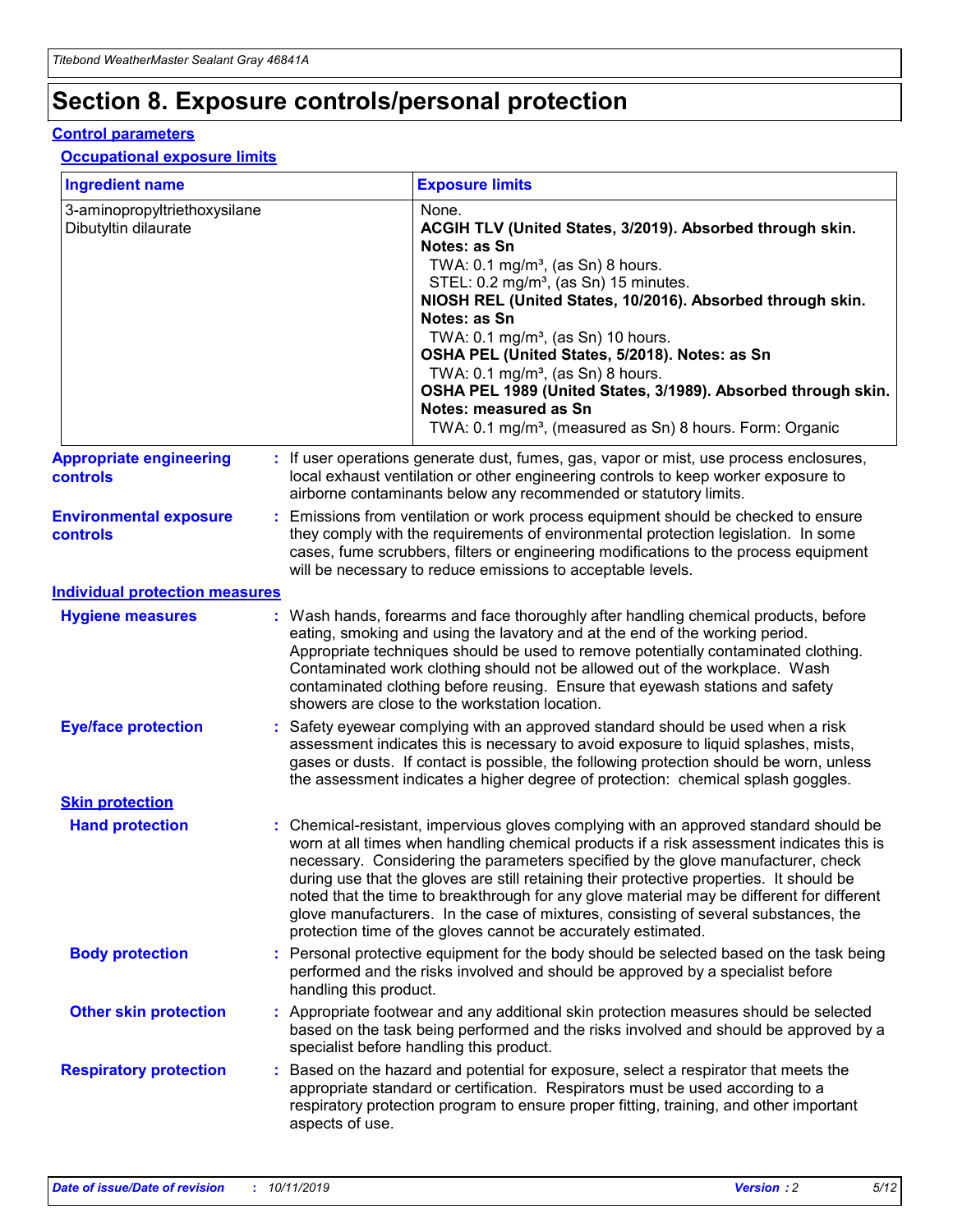### **Section 9. Physical and chemical properties**

#### **Appearance**

| <b>Physical state</b>                             | : Liquid. [Paste.]                                                |
|---------------------------------------------------|-------------------------------------------------------------------|
| Color                                             | Gray.                                                             |
| Odor                                              | None [Slight]                                                     |
| <b>Odor threshold</b>                             | : Not available.                                                  |
| рH                                                | : Not applicable.                                                 |
| <b>Melting point</b>                              | : Not available.                                                  |
| <b>Boiling point</b>                              | : $>100^{\circ}$ C ( $>212^{\circ}$ F)                            |
| <b>Flash point</b>                                | : Closed cup: $>200^{\circ}$ C ( $>392^{\circ}$ F) [Setaflash.]   |
| <b>Evaporation rate</b>                           | $:$ <1 (butyl acetate = 1)                                        |
| <b>Flammability (solid, gas)</b>                  | : Not available.                                                  |
| Lower and upper explosive<br>(flammable) limits   | : Not available.                                                  |
| <b>VOC (less water, less</b><br>exempt solvents)  | $: 0$ g/l                                                         |
| <b>Volatility</b>                                 | $: 0\%$ (w/w)                                                     |
| <b>Vapor density</b>                              | : Not available.                                                  |
| <b>Relative density</b>                           | : 1.4329                                                          |
| <b>Solubility</b>                                 | : Insoluble in the following materials: cold water and hot water. |
| <b>Solubility in water</b>                        | : Not available.                                                  |
| <b>Partition coefficient: n-</b><br>octanol/water | : Not available.                                                  |
| <b>Auto-ignition temperature</b>                  | $:$ Not available.                                                |
| <b>Decomposition temperature</b>                  | : Not available.                                                  |
| <b>Viscosity</b>                                  | : Not available.                                                  |

### **Section 10. Stability and reactivity**

| <b>Reactivity</b>                            |    | : No specific test data related to reactivity available for this product or its ingredients.            |
|----------------------------------------------|----|---------------------------------------------------------------------------------------------------------|
| <b>Chemical stability</b>                    |    | : The product is stable.                                                                                |
| <b>Possibility of hazardous</b><br>reactions |    | : Under normal conditions of storage and use, hazardous reactions will not occur.                       |
| <b>Conditions to avoid</b>                   |    | : No specific data.                                                                                     |
| <b>Incompatible materials</b>                | ٠. | No specific data.                                                                                       |
| <b>Hazardous decomposition</b><br>products   | ÷. | Under normal conditions of storage and use, hazardous decomposition products should<br>not be produced. |

## **Section 11. Toxicological information**

### **Information on toxicological effects**

#### **Acute toxicity**

| <b>Product/ingredient name</b> | <b>Result</b>           | <b>Species</b> | <b>Dose</b>                | <b>Exposure</b> |
|--------------------------------|-------------------------|----------------|----------------------------|-----------------|
| 3-aminopropyltriethoxysilane   | <b>ILD50 Dermal</b>     | Rabbit         | 4.29 g/kg                  |                 |
| Dibutyltin dilaurate           | ILD50 Oral<br>LD50 Oral | Rat<br>Rat     | $1.57$ g/kg<br>175 $mg/kg$ |                 |
|                                |                         |                |                            |                 |

**Irritation/Corrosion**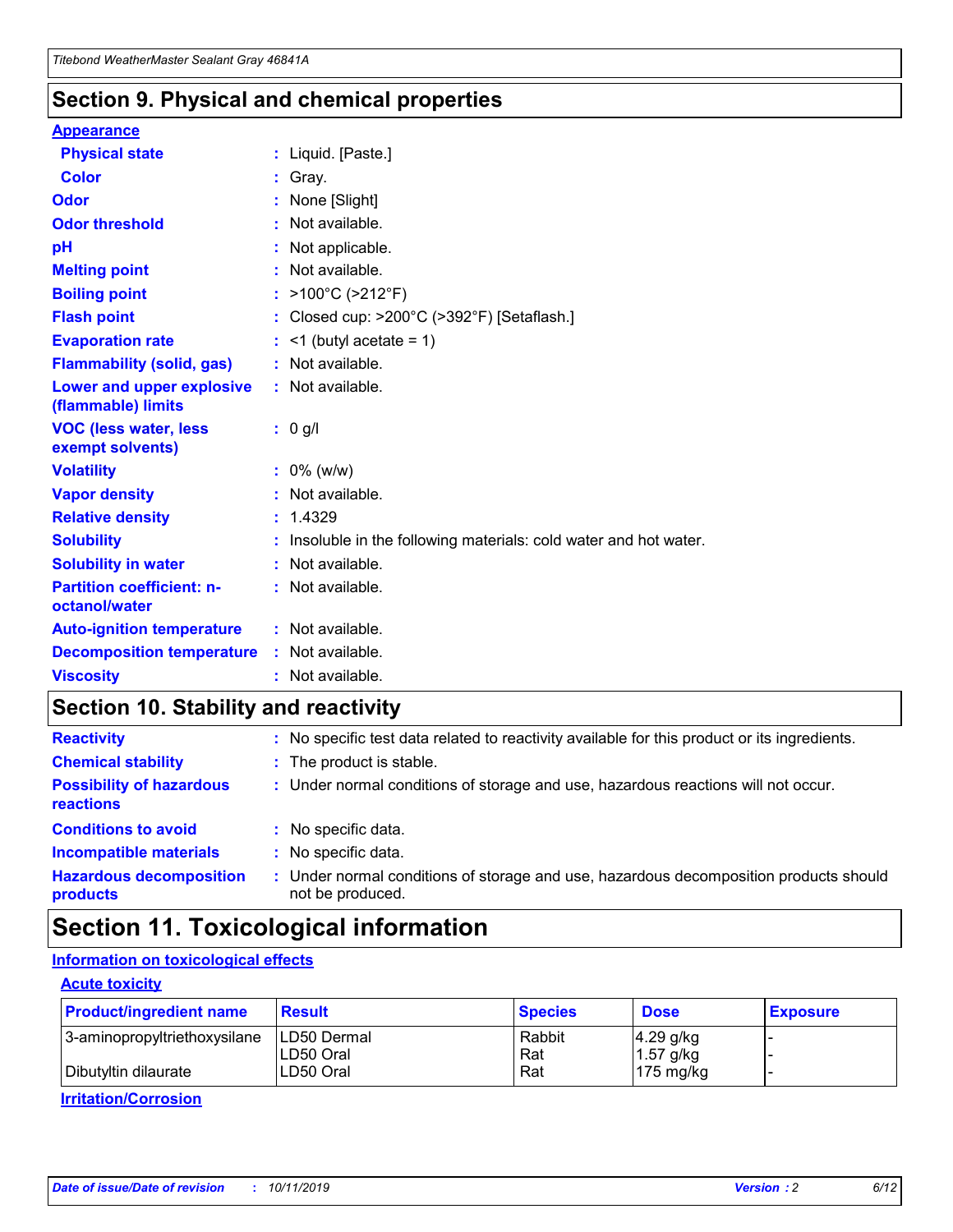## **Section 11. Toxicological information**

| <b>Product/ingredient name</b> | <b>Result</b>            | <b>Species</b> | <b>Score</b> | <b>Exposure</b>           | <b>Observation</b> |
|--------------------------------|--------------------------|----------------|--------------|---------------------------|--------------------|
| 3-aminopropyltriethoxysilane   | Eyes - Mild irritant     | Rabbit         |              | $100$ mg                  |                    |
|                                | Eyes - Severe irritant   | Rabbit         |              | 24 hours 750              |                    |
|                                |                          |                |              | ug                        |                    |
|                                | Skin - Severe irritant   | Rabbit         |              | 24 hours 5                | -                  |
| Dibutyltin dilaurate           | Eyes - Moderate irritant | Rabbit         |              | mq<br><b>24 hours 100</b> |                    |
|                                |                          |                |              | mg                        |                    |
|                                | Skin - Severe irritant   | Rabbit         |              | 500 mg                    |                    |

#### **Sensitization**

Not available.

#### **Mutagenicity**

Not available.

#### **Carcinogenicity**

Not available.

#### **Reproductive toxicity**

Not available.

#### **Teratogenicity**

Not available.

#### **Specific target organ toxicity (single exposure)**

Not available.

#### **Specific target organ toxicity (repeated exposure)**

| <b>Name</b>                                                                         |                                                                            | <b>Category</b>                                     | <b>Route of</b><br>exposure | <b>Target organs</b> |
|-------------------------------------------------------------------------------------|----------------------------------------------------------------------------|-----------------------------------------------------|-----------------------------|----------------------|
| Dibutyltin dilaurate                                                                |                                                                            | Category 1                                          |                             | respiratory system   |
| <b>Aspiration hazard</b><br>Not available.                                          |                                                                            |                                                     |                             |                      |
| <b>Information on the likely</b><br>routes of exposure                              | : Not available.                                                           |                                                     |                             |                      |
| <b>Potential acute health effects</b>                                               |                                                                            |                                                     |                             |                      |
| <b>Eye contact</b>                                                                  | : May cause eye irritation.                                                |                                                     |                             |                      |
| <b>Inhalation</b>                                                                   |                                                                            | : No known significant effects or critical hazards. |                             |                      |
| <b>Skin contact</b>                                                                 | : May cause skin irritation.                                               |                                                     |                             |                      |
| <b>Ingestion</b>                                                                    |                                                                            | : No known significant effects or critical hazards. |                             |                      |
| <b>Symptoms related to the physical, chemical and toxicological characteristics</b> |                                                                            |                                                     |                             |                      |
| <b>Eye contact</b>                                                                  | irritation<br>watering<br>redness                                          | : Adverse symptoms may include the following:       |                             |                      |
| <b>Inhalation</b>                                                                   | reduced fetal weight<br>increase in fetal deaths<br>skeletal malformations | : Adverse symptoms may include the following:       |                             |                      |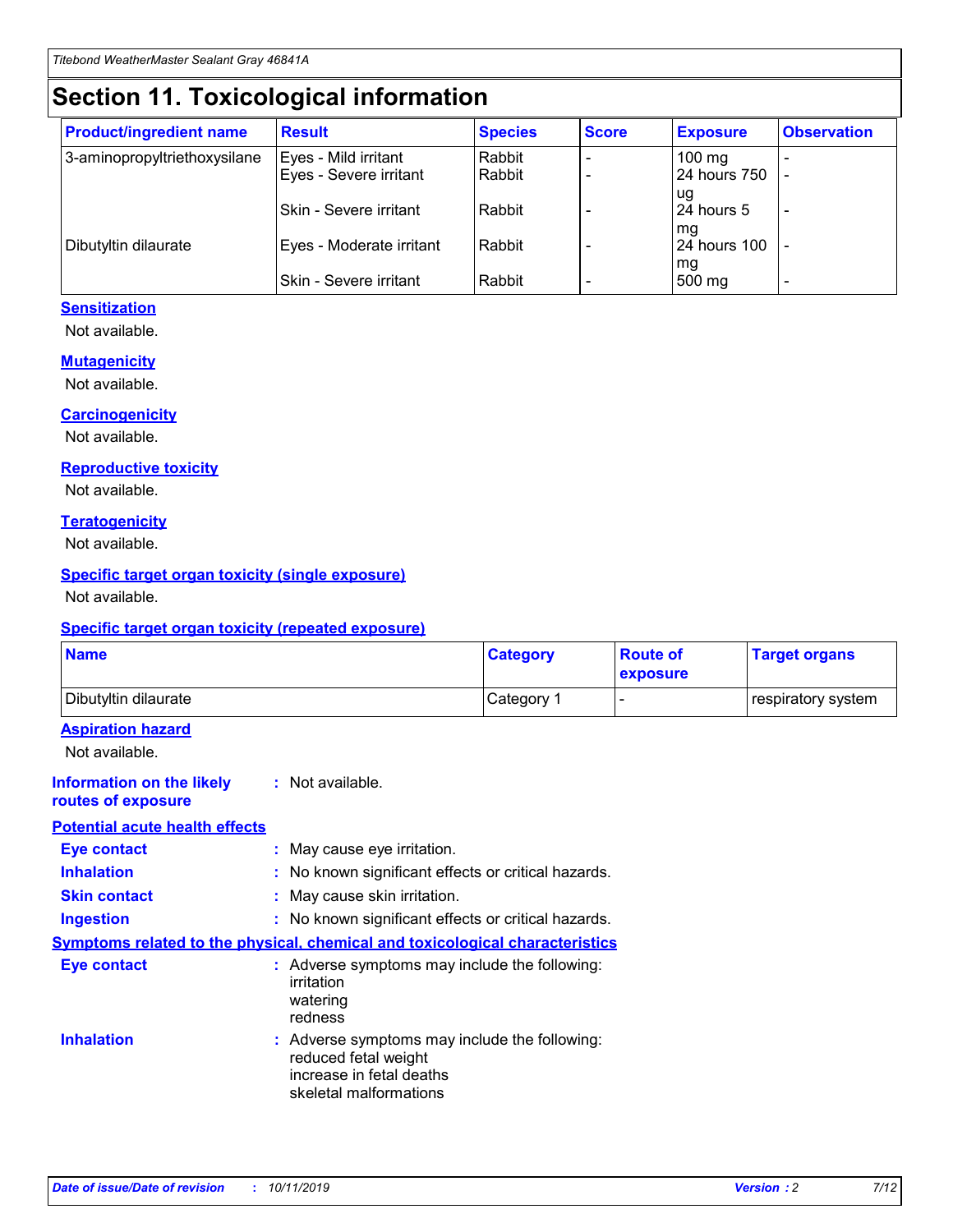# **Section 11. Toxicological information**

| <b>Skin contact</b>                     | : Adverse symptoms may include the following:<br>irritation<br>redness<br>reduced fetal weight<br>increase in fetal deaths<br>skeletal malformations |
|-----------------------------------------|------------------------------------------------------------------------------------------------------------------------------------------------------|
| <b>Ingestion</b>                        | : Adverse symptoms may include the following:<br>reduced fetal weight<br>increase in fetal deaths<br>skeletal malformations                          |
|                                         | Delayed and immediate effects and also chronic effects from short and long term exposure                                                             |
| <b>Short term exposure</b>              |                                                                                                                                                      |
| <b>Potential immediate</b><br>effects   | : Not available.                                                                                                                                     |
| <b>Potential delayed effects</b>        | : Not available.                                                                                                                                     |
| <b>Long term exposure</b>               |                                                                                                                                                      |
| <b>Potential immediate</b><br>effects   | : Not available.                                                                                                                                     |
| <b>Potential delayed effects</b>        | : Not available.                                                                                                                                     |
| <b>Potential chronic health effects</b> |                                                                                                                                                      |
| Not available.                          |                                                                                                                                                      |
| <b>General</b>                          | : Once sensitized, a severe allergic reaction may occur when subsequently exposed to<br>very low levels.                                             |
| <b>Carcinogenicity</b>                  | : No known significant effects or critical hazards.                                                                                                  |
| <b>Mutagenicity</b>                     | No known significant effects or critical hazards.                                                                                                    |
| <b>Teratogenicity</b>                   | May damage the unborn child.                                                                                                                         |
| <b>Developmental effects</b>            | No known significant effects or critical hazards.                                                                                                    |
| <b>Fertility effects</b>                | : May damage fertility.                                                                                                                              |
| <b>Numerical measures of toxicity</b>   |                                                                                                                                                      |
| <b>Acute toxicity estimates</b>         |                                                                                                                                                      |
|                                         |                                                                                                                                                      |

Not available.

## **Section 12. Ecological information**

#### **Toxicity**

| <b>Product/ingredient name</b> | <b>Result</b>                     | <b>Species</b>                       | <b>Exposure</b> |
|--------------------------------|-----------------------------------|--------------------------------------|-----------------|
| Dibutyltin dilaurate           | Chronic EC10 > 2 mg/l Fresh water | Algae - Scenedesmus<br>I subspicatus | l 96 hours i    |

### **Persistence and degradability**

| <b>Product/ingredient name</b> | <b>Test</b>                                                                    | <b>Result</b>  |                   | <b>Dose</b> | <b>Inoculum</b>         |
|--------------------------------|--------------------------------------------------------------------------------|----------------|-------------------|-------------|-------------------------|
| Dibutyltin dilaurate           | OECD 301F<br>Ready<br>Biodegradability -<br>Manometric<br>Respirometry<br>Test | 23 % - 28 days |                   |             |                         |
| <b>Product/ingredient name</b> | <b>Aquatic half-life</b>                                                       |                | <b>Photolysis</b> |             | <b>Biodegradability</b> |
| Dibutyltin dilaurate           |                                                                                |                |                   |             | Inherent                |

### **Bioaccumulative potential**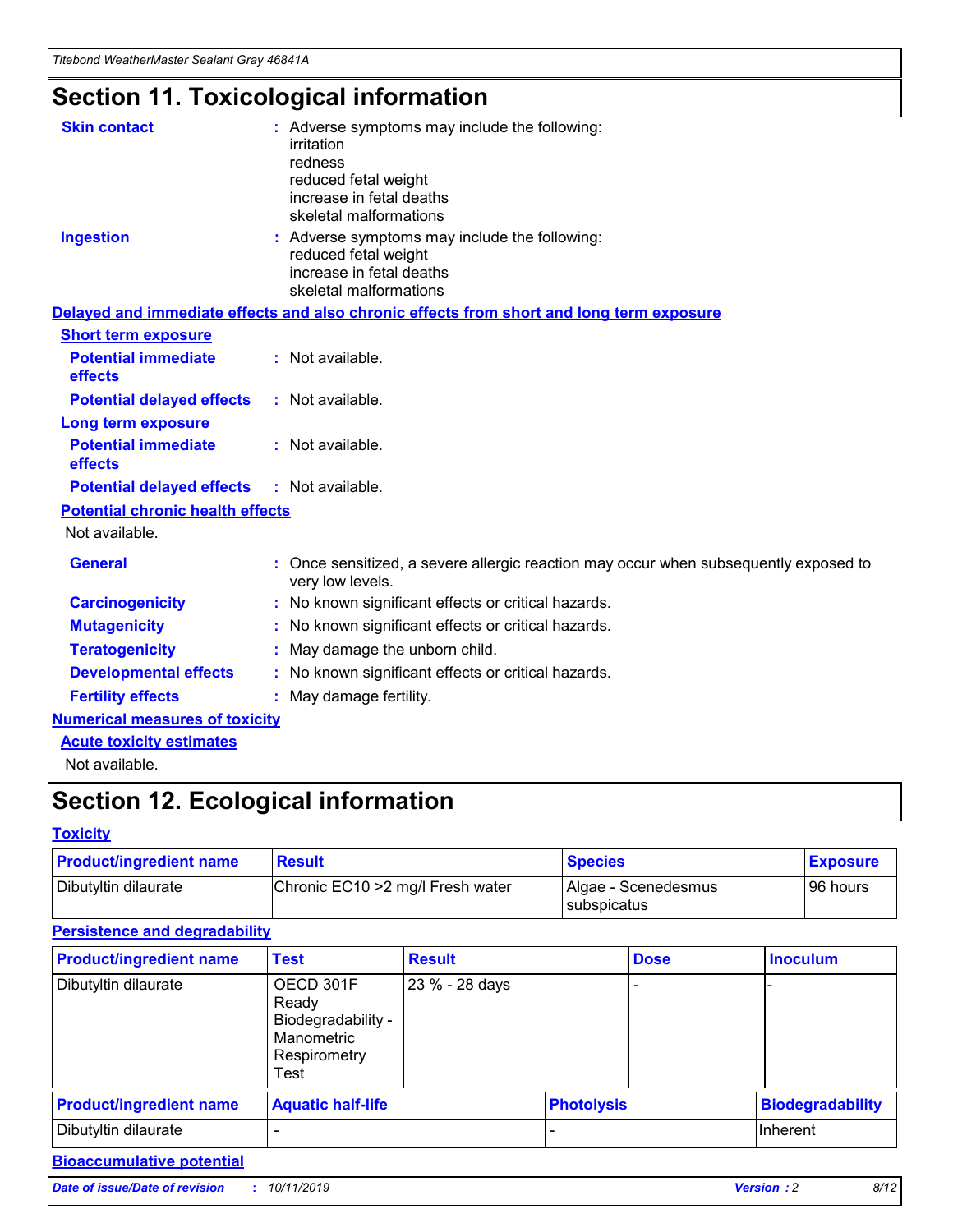## **Section 12. Ecological information**

| <b>Product/ingredient name</b> | $LoaPow$ | <b>BCF</b> | <b>Potential</b> |
|--------------------------------|----------|------------|------------------|
| 3-aminopropyltriethoxysilane   | 1.7      | 3.4        | low              |
| Dibutyltin dilaurate           | 4.44     | 2.91       | low              |

#### **Mobility in soil**

| <b>Soil/water partition</b><br>coefficient (K <sub>oc</sub> ) | : Not available.                                    |
|---------------------------------------------------------------|-----------------------------------------------------|
| <b>Other adverse effects</b>                                  | : No known significant effects or critical hazards. |

### **Section 13. Disposal considerations**

**Disposal methods :**

The generation of waste should be avoided or minimized wherever possible. Disposal of this product, solutions and any by-products should at all times comply with the requirements of environmental protection and waste disposal legislation and any regional local authority requirements. Dispose of surplus and non-recyclable products via a licensed waste disposal contractor. Waste should not be disposed of untreated to the sewer unless fully compliant with the requirements of all authorities with jurisdiction. Waste packaging should be recycled. Incineration or landfill should only be considered when recycling is not feasible. This material and its container must be disposed of in a safe way. Care should be taken when handling emptied containers that have not been cleaned or rinsed out. Empty containers or liners may retain some product residues. Avoid dispersal of spilled material and runoff and contact with soil, waterways, drains and sewers.

## **Section 14. Transport information**

|                                      | <b>DOT</b><br><b>Classification</b> | <b>TDG</b><br><b>Classification</b> | <b>Mexico</b><br><b>Classification</b> | <b>ADR/RID</b> | <b>IMDG</b>              | <b>IATA</b>              |
|--------------------------------------|-------------------------------------|-------------------------------------|----------------------------------------|----------------|--------------------------|--------------------------|
| <b>UN number</b>                     | Not regulated.                      | Not regulated.                      | Not regulated.                         | Not regulated. | Not regulated.           | Not regulated.           |
| <b>UN proper</b><br>shipping name    | $\blacksquare$                      |                                     |                                        |                |                          |                          |
| <b>Transport</b><br>hazard class(es) | $\blacksquare$                      | $\overline{\phantom{a}}$            | $\blacksquare$                         | $\blacksquare$ | $\overline{\phantom{a}}$ | $\blacksquare$           |
| <b>Packing group</b>                 | $\overline{\phantom{a}}$            | $\overline{\phantom{0}}$            | $\overline{\phantom{a}}$               | -              | $\overline{\phantom{0}}$ | $\overline{\phantom{a}}$ |
| <b>Environmental</b><br>hazards      | No.                                 | No.                                 | No.                                    | No.            | No.                      | No.                      |

## **Section 15. Regulatory information**

#### **U.S. Federal regulations**

#### **SARA 302/304**

#### **Composition/information on ingredients**

No products were found.

**SARA 304 RQ :** Not applicable.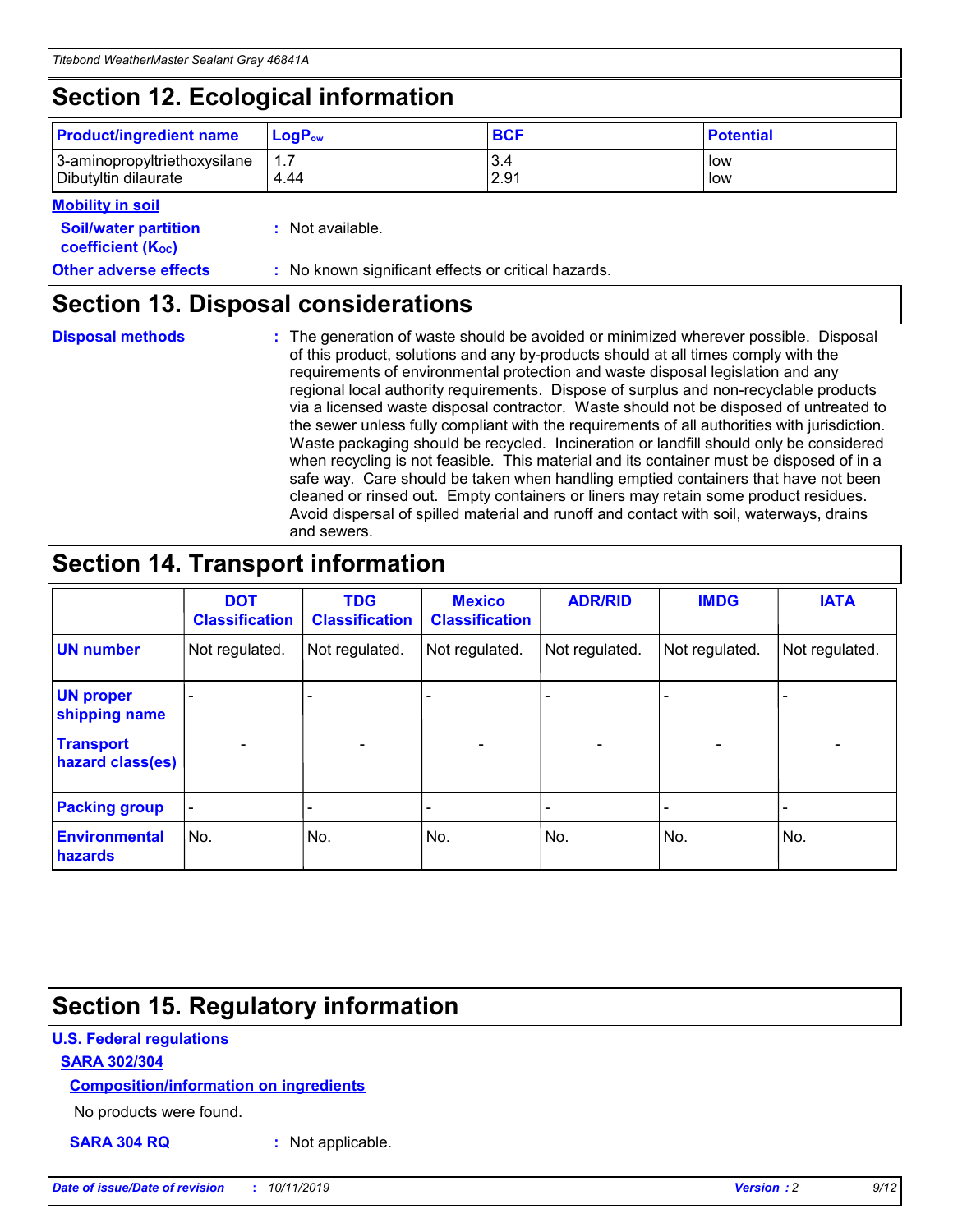## **Section 15. Regulatory information**

#### **SARA 311/312**

**Classification :** EYE IRRITATION - Category 2B SKIN SENSITIZATION - Category 1 TOXIC TO REPRODUCTION (Fertility) - Category 1B TOXIC TO REPRODUCTION (Unborn child) - Category 1B

#### **Composition/information on ingredients**

| <b>Name</b>                  | $\frac{9}{6}$ | <b>Classification</b>                                                                                            |
|------------------------------|---------------|------------------------------------------------------------------------------------------------------------------|
| 3-aminopropyltriethoxysilane | $\leq$ 3      | <b>FLAMMABLE LIQUIDS - Category 4</b><br><b>ACUTE TOXICITY (oral) - Category 4</b>                               |
|                              |               | SKIN IRRITATION - Category 2<br>EYE IRRITATION - Category 2A                                                     |
| Dibutyltin dilaurate         | ≤0.3          | ACUTE TOXICITY (oral) - Category 3<br>SKIN CORROSION - Category 1C                                               |
|                              |               | SERIOUS EYE DAMAGE - Category 1<br>SKIN SENSITIZATION - Category 1<br><b>GERM CELL MUTAGENICITY - Category 2</b> |
|                              |               | TOXIC TO REPRODUCTION (Fertility) - Category 1B<br>TOXIC TO REPRODUCTION (Unborn child) - Category 1B            |
|                              |               | SPECIFIC TARGET ORGAN TOXICITY (REPEATED<br>EXPOSURE) (respiratory system) - Category 1                          |

#### **State regulations**

| <b>Massachusetts</b> | : None of the components are listed. |
|----------------------|--------------------------------------|
| <b>New York</b>      | : None of the components are listed. |
| <b>New Jersey</b>    | : None of the components are listed. |
| <b>Pennsylvania</b>  | : None of the components are listed. |

#### **California Prop. 65**

**A** WARNING: This product can expose you to methanol, which is known to the State of California to cause birth defects or other reproductive harm. For more information go to www.P65Warnings.ca.gov.

| <b>Ingredient name</b> | No significant risk Maximum<br>level | acceptable dosage<br>level |
|------------------------|--------------------------------------|----------------------------|
| methanol               |                                      | Yes.                       |

#### **International regulations**

**Chemical Weapon Convention List Schedules I, II & III Chemicals** Not listed.

#### **Montreal Protocol**

Not listed.

#### **Stockholm Convention on Persistent Organic Pollutants**

Not listed.

### **UNECE Aarhus Protocol on POPs and Heavy Metals**

Not listed.

#### **Inventory list**

### **China :** All components are listed or exempted.

**United States TSCA 8(b) inventory :** All components are active or exempted.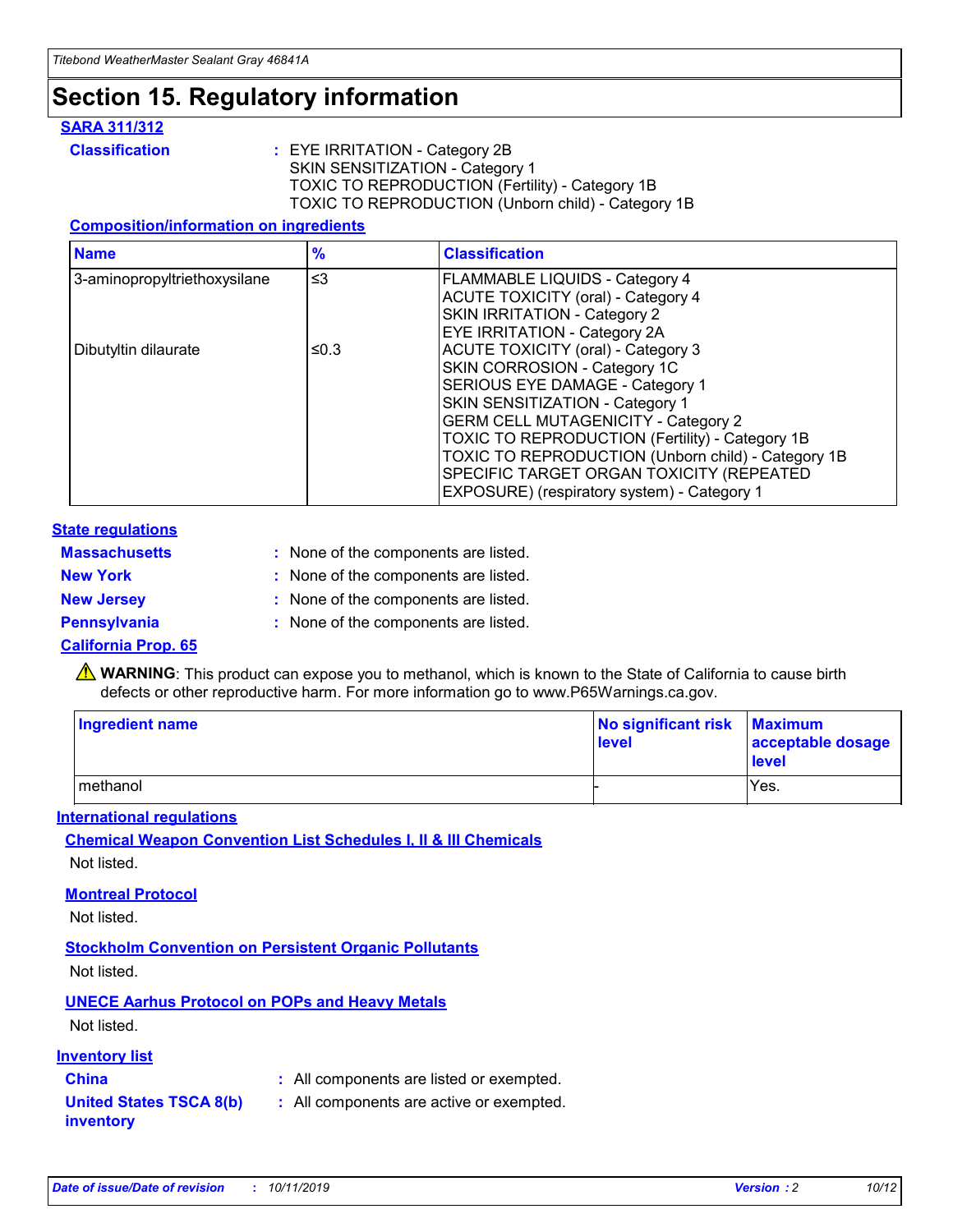## **Section 16. Other information**

**Hazardous Material Information System (U.S.A.)**



**Caution: HMIS® ratings are based on a 0-4 rating scale, with 0 representing minimal hazards or risks, and 4 representing significant hazards or risks. Although HMIS® ratings and the associated label are not required on SDSs or products leaving a facility under 29 CFR 1910.1200, the preparer may choose to provide them. HMIS® ratings are to be used with a fully implemented HMIS® program. HMIS® is a registered trademark and service mark of the American Coatings Association, Inc.**

**The customer is responsible for determining the PPE code for this material. For more information on HMIS® Personal Protective Equipment (PPE) codes, consult the HMIS® Implementation Manual.**

#### **National Fire Protection Association (U.S.A.)**



**Reprinted with permission from NFPA 704-2001, Identification of the Hazards of Materials for Emergency Response Copyright ©1997, National Fire Protection Association, Quincy, MA 02269. This reprinted material is not the complete and official position of the National Fire Protection Association, on the referenced subject which is represented only by the standard in its entirety.**

**Copyright ©2001, National Fire Protection Association, Quincy, MA 02269. This warning system is intended to be interpreted and applied only by properly trained individuals to identify fire, health and reactivity hazards of chemicals. The user is referred to certain limited number of chemicals with recommended classifications in NFPA 49 and NFPA 325, which would be used as a guideline only. Whether the chemicals are classified by NFPA or not, anyone using the 704 systems to classify chemicals does so at their own risk.**

#### **Procedure used to derive the classification**

| <b>Classification</b>                                                                                                                                                                  |                                                                                                                                                                                                                                                                   | <b>Justification</b>                                                                                                                                                                                                                                                                                       |  |
|----------------------------------------------------------------------------------------------------------------------------------------------------------------------------------------|-------------------------------------------------------------------------------------------------------------------------------------------------------------------------------------------------------------------------------------------------------------------|------------------------------------------------------------------------------------------------------------------------------------------------------------------------------------------------------------------------------------------------------------------------------------------------------------|--|
| <b>EYE IRRITATION - Category 2B</b><br>SKIN SENSITIZATION - Category 1<br><b>TOXIC TO REPRODUCTION (Fertility) - Category 1B</b><br>TOXIC TO REPRODUCTION (Unborn child) - Category 1B |                                                                                                                                                                                                                                                                   | Expert judgment<br>Expert judgment<br>Expert judgment<br>Expert judgment                                                                                                                                                                                                                                   |  |
| <b>History</b>                                                                                                                                                                         |                                                                                                                                                                                                                                                                   |                                                                                                                                                                                                                                                                                                            |  |
| Date of printing                                                                                                                                                                       | : 4/22/2022                                                                                                                                                                                                                                                       |                                                                                                                                                                                                                                                                                                            |  |
| Date of issue/Date of<br>revision                                                                                                                                                      | : 10/11/2019                                                                                                                                                                                                                                                      |                                                                                                                                                                                                                                                                                                            |  |
| Date of previous issue                                                                                                                                                                 | : 10/16/2020                                                                                                                                                                                                                                                      |                                                                                                                                                                                                                                                                                                            |  |
| <b>Version</b>                                                                                                                                                                         | $\therefore$ 2                                                                                                                                                                                                                                                    |                                                                                                                                                                                                                                                                                                            |  |
| <b>Key to abbreviations</b>                                                                                                                                                            | $\therefore$ ATE = Acute Toxicity Estimate<br><b>BCF</b> = Bioconcentration Factor<br>IATA = International Air Transport Association<br><b>IBC</b> = Intermediate Bulk Container<br><b>IMDG = International Maritime Dangerous Goods</b><br>$UN = United Nations$ | GHS = Globally Harmonized System of Classification and Labelling of Chemicals<br>LogPow = logarithm of the octanol/water partition coefficient<br>MARPOL = International Convention for the Prevention of Pollution From Ships, 1973<br>as modified by the Protocol of 1978. ("Marpol" = marine pollution) |  |